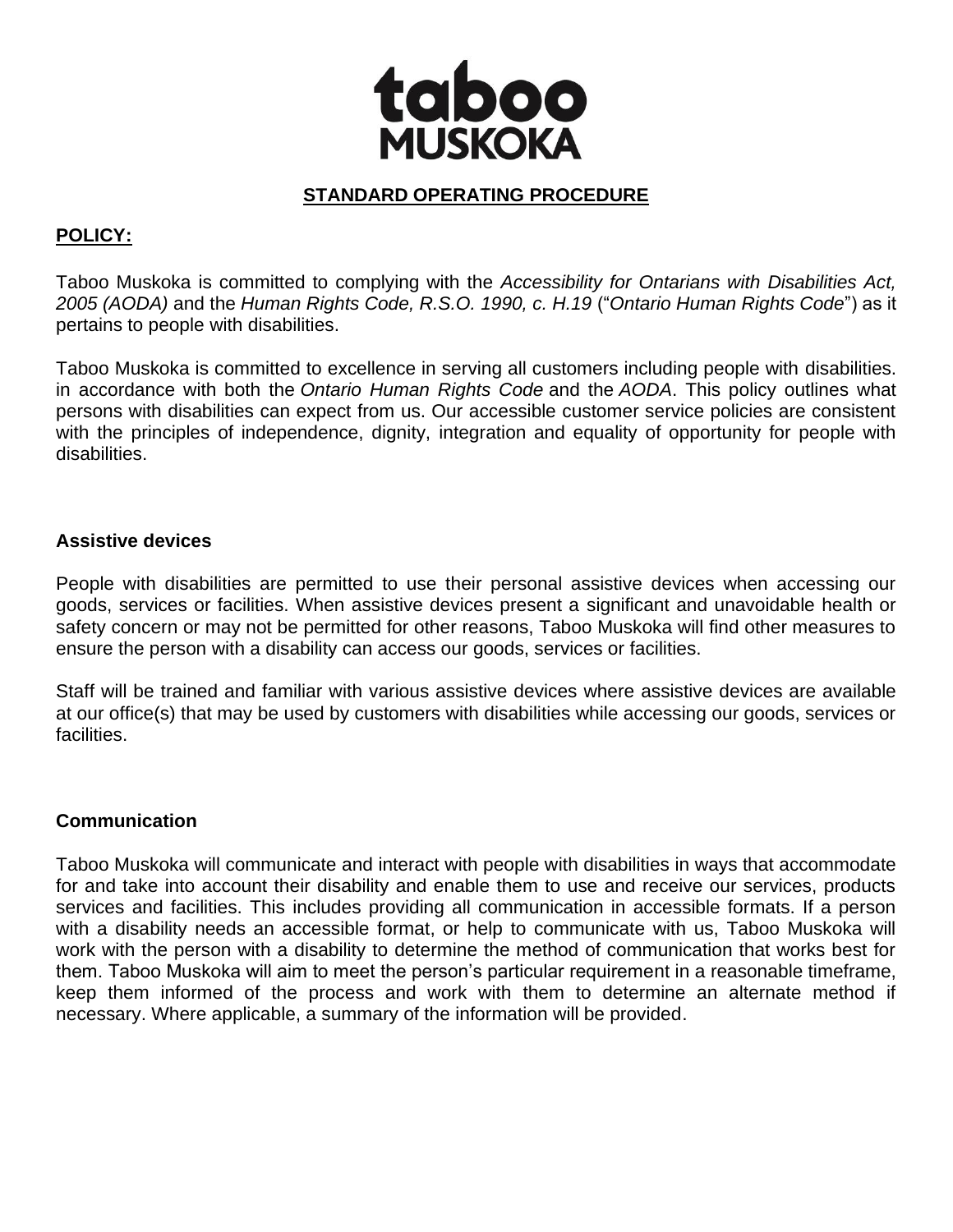

## **Service animals**

People with disabilities may bring their service animal on parts of our premises that are open to the public.

If an animal is not easily identified as a service animal, our staff may ask for documentation (template, letter or form) from a regulated health professional that confirms the person needs the service animal for reasons relating to their disability. A service animal can be easily identified through visual indicators, such as when it wears a harness or a vest, or when it helps the person perform certain tasks. Below is a list of regulated health professionals, defined as a member of one of the following colleges:

- ➢ College of Audiologists and Speech-Language Pathologists of Ontario
- ➢ College of Chiropractors of Ontario
- ➢ College of Nurses of Ontario
- ➢ College of Occupational Therapists of Ontario
- ➢ College of Optometrists of Ontario
- ➢ College of Physicians and Surgeons of Ontario
- ➢ College of Physiotherapists of Ontario
- ➢ College of Psychologists of Ontario
- ➢ College of Registered Psychotherapists and Registered Mental Health Therapists of Ontario

If service animals are prohibited by another law, Taboo Muskoka will explain why the animal is excluded and discuss with the customer another way of providing the good, services or facilities to ensure people with disabilities can access our goods, services or facilities.

#### **Support persons**

A person with a disability may be accompanied by a support person on our premises. In certain cases, Taboo Muskoka might require a person with a disability to be accompanied by a support person for the health and/or safety reasons of the person with the disability or others on our premises

The following steps will be taken to make this consideration:

- $\ge$  consult with the person with a disability to understand their needs
- ➢ consider health or safety reasons based on available evidence
- ➢ determine if there is no other reasonable way to protect the health or safety of the person or others on the premises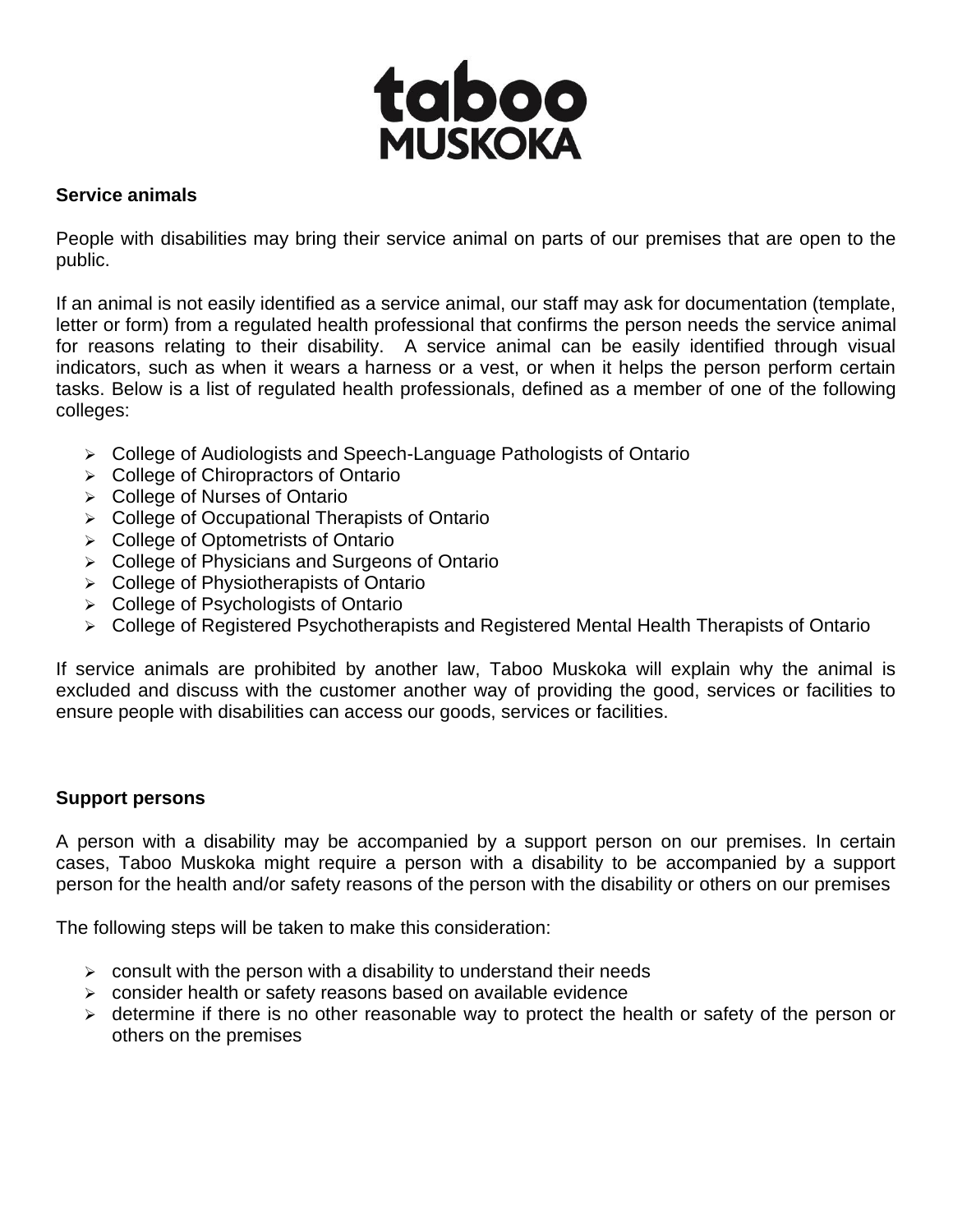

#### **Notice of Temporary Service Disruption**

If there is a problem with facilities, equipment or services that people with disabilities rely on, Taboo Muskoka will provide notice to the public in an accessible format. The notice will include information about the reason for the disruption, its anticipated length of time, and a description of alternative facilities or services, if available. The means of providing this notice will be dependent on the situation and nature of the issue. Taboo Muskoka is committed to making alternative arrangements to provide their services wherever possible.

## **Training**

Taboo Muskoka will provide accessible customer service training to:

- all employees and volunteers;
- anyone involved in developing our policies;
- anyone who provides goods, services or facilities to customers on our behalf.

Staff will be trained on accessible customer service as soon as practicable after being hired.

Training will include:

- purpose of the Accessibility for Ontarians with Disabilities Act, 2005 and the requirements of the customer service standard
- Taboo Muskoka's policies related to the customer service standard
- how to interact and communicate with people with various types of disabilities
- how to interact with people with disabilities who use an assistive device or require the assistance of a service animal or a support person
- how to use the equipment or devices available on-site or otherwise that may help with providing goods, services or facilities to people with disabilities.
- what to do if a person with a disability is having difficulty accessing Taboo Muskoka's goods, services or facilities

Additional training will be provided when changes are made to our accessible customer service policies.

#### **Feedback process**

Taboo Muskoka welcomes feedback on how accessible customer service is provided to help us identify barriers and respond to concerns.

Feedback regarding the way Taboo Muskoka provides goods, services or facilities to people with disabilities can be provided: